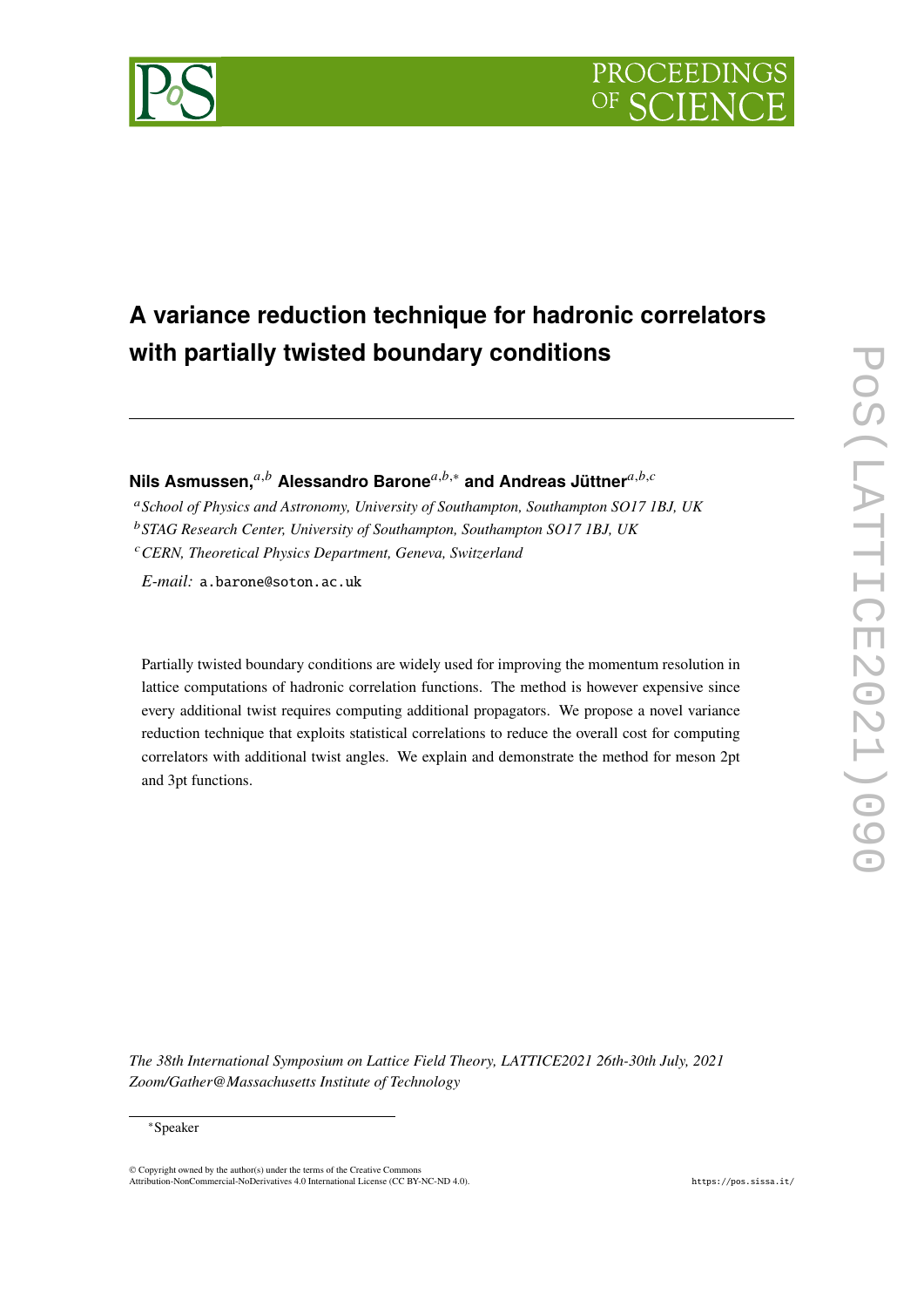### **1. Introduction**

In a finite size cubic volume with periodic boundary conditions, the hadronic momenta  $\boldsymbol{p}$  are quantized in each spatial direction  $i = x, y, z$  as  $p_i = \frac{2\pi}{L} n_i$ , where L is the spatial extent of the lattice and  $n_i$  takes integer values. This implies that accessible values of  $p$  in a lattice simulation are limited. In view of lattice QCD simulations for SM phenomenology this often constitutes a limiting factor, e.g. when a fine momentum resolution in the computation of hadronic form factors is required. A way to overcome this limitation is to impose partially twisted boundary conditions [\[1,](#page-9-0) [2\]](#page-9-1) on a valence quark field  $q$  as

$$
q(x_i + L) = e^{i\theta_i} q(x_i), \quad 0 \le \theta_i \le 2\pi, \quad i = 1, 2, 3,
$$
 (1)

where  $\theta_i$  is the twisting angle. For a meson with one quark twisted with angles  $\theta = (\theta_1, \theta_2, \theta_3)$  and the other one untwisted, the twist has the effect of shifting the corresponding meson momentum as

$$
p_i = \frac{2\pi}{L}n_i + \frac{\theta_i}{L},
$$

thereby extending the accessible range of momenta [\[3,](#page-9-2) [4\]](#page-9-3).

### **2. General idea**

In this work we propose a novel technique to reduce the overall cost for computing correlators with additional twist angles. From a computational point of view, twisting comes with an extra cost since every momentum requires computing additional quark propagators. The goal of this work is to induce momentum into hadrons through twisted boundary conditions with less computational effort.

We assume that all the untwisted correlation functions  $C_0(t)$  have already been computed on a given ensemble of gauge configurations. The idea is to exploit these correlators in order to reduce the resources needed to obtain twisted correlation functions from propagators evaluated on  $N<sub>src</sub>$ source planes with the same precision. We construct a new twisted correlator  $C_{\theta}^{\alpha}(t)$  as

<span id="page-1-0"></span>
$$
C_{\theta}^{\alpha}(t) = \tilde{C}_{\theta}(t) + \alpha(t)(C_0(t) - \tilde{C}_0(t)),
$$
\n(2)

where the expressions with tilde are obtained with a reduced number of source planes, and  $\alpha(t)$ is an optimisation parameter, which in general depends on the time  $t$ . In particular, for a generic correlator  $C(t)$  we use the notation

$$
C(t) = \frac{1}{N_{\rm src}} \sum_{i=1}^{N_{\rm src}} \langle C_i(t) \rangle \, , \quad \tilde{C}(t) = \frac{1}{n_{\rm src}} \sum_{i=1}^{n_{\rm src}} \langle C_i(t) \rangle \, , \quad n_{\rm src} < N_{\rm src} \, ,
$$

where the sum is running over the source planes and  $\langle \cdot \rangle$  denotes the ensemble expectation value. Expressions with  $\alpha$  as superscript refer to the improved case built with the new correlators [\(2\)](#page-1-0). We will often omit the *t* depence in  $\alpha$  for simplicity. The case where  $\alpha = 0$  corresponds to the standard twisted scenario with a reduced number of sources.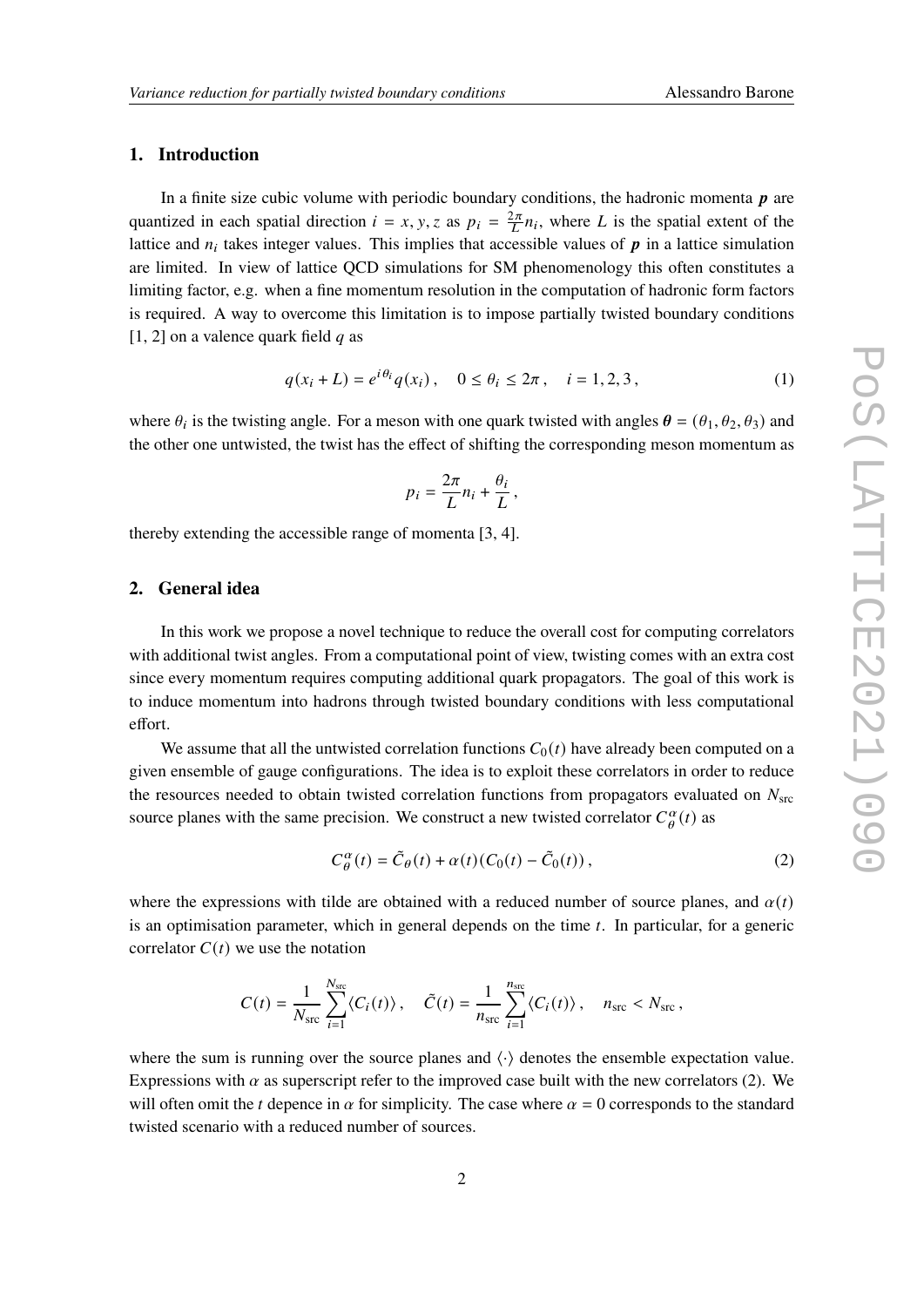Assuming the measurements on a given time slice to be normally distributed, the expression for the variance  $(\sigma_\theta^{\alpha})^2 = \langle (\Delta C_\theta^{\alpha})^2 \rangle$  is

$$
(\sigma_\theta^{\alpha})^2 = \alpha^2(\sigma_0^2 + \tilde{\sigma}_0^2 - 2\text{cov}[C_0, \tilde{C}_0]) + 2\alpha(\text{cov}[C_0, \tilde{C}_\theta] - \text{cov}[\tilde{C}_0, \tilde{C}_\theta]) + \tilde{\sigma}_\theta^2,
$$

where  $cov[\cdot, \cdot]$  is the corresponding covariance for that time slice. The extrema under variation of  $\alpha$  are determined through

$$
\frac{\partial}{\partial \alpha} (\sigma_\theta^{\alpha})^2 \bigg|_{\alpha_{min}} = 2\alpha_{min} (\sigma_0^2 + \tilde{\sigma_0}^2 - 2\text{cov}[C_0, \tilde{C}_0]) + 2(\text{cov}[C_0, \tilde{C}_\theta] - \text{cov}[\tilde{C}_0, \tilde{C}_\theta]) = 0.
$$

The value

<span id="page-2-1"></span>
$$
\alpha_{min} = \frac{\text{cov}[\tilde{C}_0, \tilde{C}_\theta] - \text{cov}[C_0, \tilde{C}_\theta]}{\sigma_0^2 + \tilde{\sigma}_0^2 - 2\text{cov}[C_0, \tilde{C}_0]}
$$
(3)

is therefore expected to optimise the variance, which now reads

$$
(\sigma_\theta^{\alpha})_{min}^2 = \tilde{\sigma}_\theta^2 - \frac{\left(\text{cov}[\tilde{C}_0, \tilde{C}_\theta] - \text{cov}[C_0, \tilde{C}_\theta]\right)^2}{\sigma_0^2 + \tilde{\sigma}_0^2 - 2\text{cov}[C_0, \tilde{C}_0]}.
$$
\n(4)

From this last expression we see that the optimized variance for the new correlator  $C_\theta^{\alpha}$  is always smaller than the variance of the initial correlator  $\tilde{C}_{\theta}$ .

### **3. Numerical setup**

We tested the above construction on a  $24<sup>3</sup> \times 64$  lattice using RBC/UKQCD DWF C1 ensemble [\[5\]](#page-9-4), which has a pion mass of  $m_{\pi} \approx 330$  MeV and a lattice spacing  $a \approx 0.11$  fm. In particular, we considered 2pt pion  $(C_{\pi}(t))$  and kaon  $(C_K(t))$  correlators. In addition, we also computed  $K \to \pi$ 3pt correlation functions  $C_{\mu,K,\pi}(t)$  (see [\[6,](#page-9-5) [7\]](#page-10-0) for definitions), where  $\mu$  labels the component of the light-strange current, as required for the computation of the  $K \to \pi$  semileptonic form factors [\[6,](#page-9-5) [7\]](#page-10-0). For the 3pt functions we used a source-sink separation of  $t/a = 20$ . The twist has been applied on the light quark in all the three spatial directions; in particular, we set

<span id="page-2-0"></span>
$$
\begin{cases}\n\theta_1 &= 0.1 \times (2\pi, 2\pi, 2\pi), \\
\theta_2 &= 0.2 \times (2\pi, 2\pi, 2\pi), \\
\theta_3 &= 0.3 \times (2\pi, 2\pi, 2\pi), \\
\theta_4 &= 0.4 \times (2\pi, 2\pi, 2\pi),\n\end{cases}
$$
\n(5)

which correspond to a total induced momentum of

 $\overline{a}$ 

$$
\begin{cases}\n|\boldsymbol{p}_1| &= 0.1\sqrt{3} \frac{2\pi}{L} \approx 0.17 \frac{2\pi}{L}, \\
|\boldsymbol{p}_2| &= 0.2\sqrt{3} \frac{2\pi}{L} \approx 0.35 \frac{2\pi}{L}, \\
|\boldsymbol{p}_3| &= 0.3\sqrt{3} \frac{2\pi}{L} \approx 0.52 \frac{2\pi}{L}, \\
|\boldsymbol{p}_4| &= 0.4\sqrt{3} \frac{2\pi}{L} \approx 0.69 \frac{2\pi}{L}.\n\end{cases}
$$
\n(6)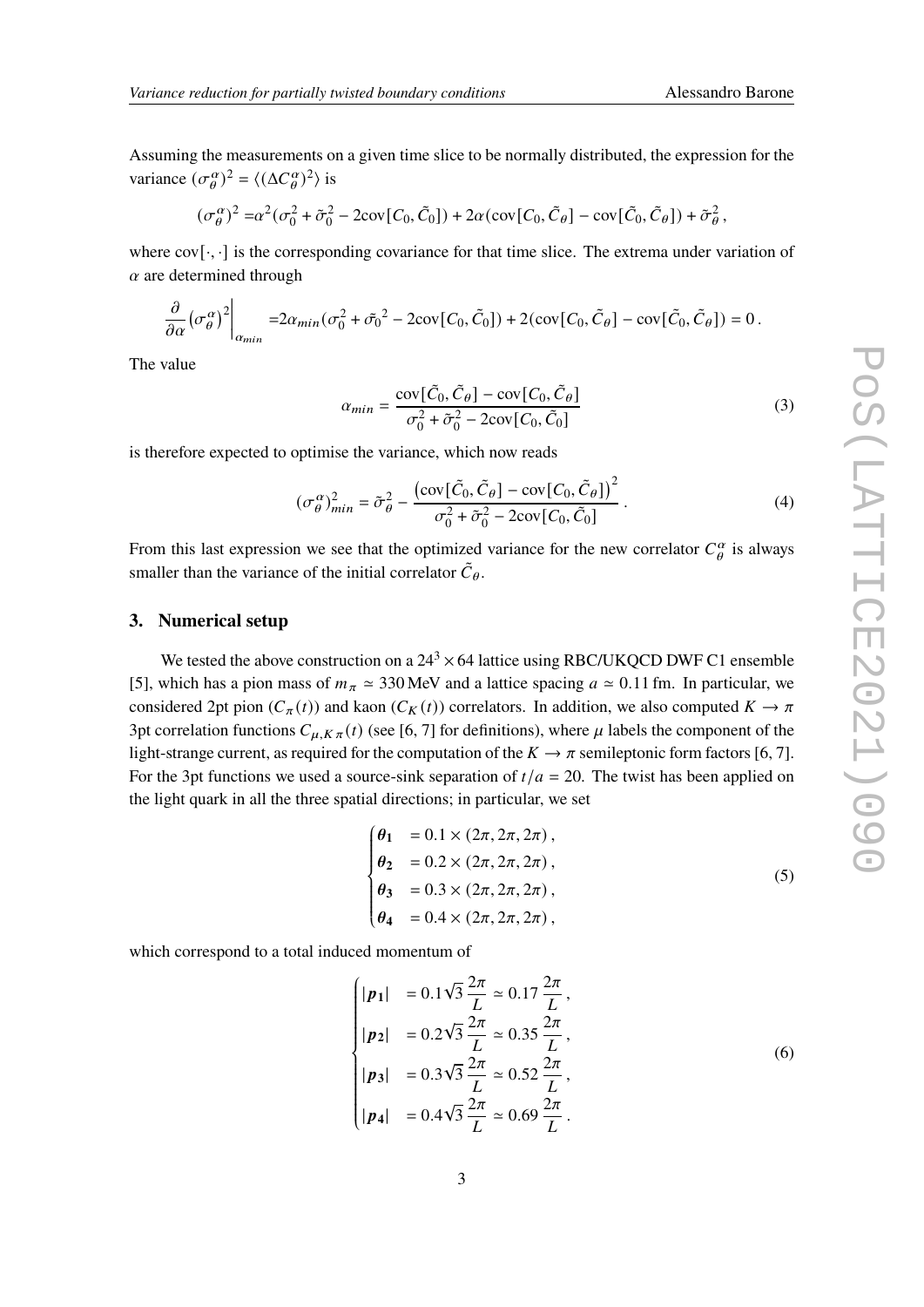In the next sections, we will indicate the twisting angle simply as  $\theta = 0.1, 0.2, 0.3, 0.4$  for simplicity, with obvious reference to the actual twist in  $(5)$ .

We generated a total of  $N_{\text{src}} = 32$  sources on 39 gauge configurations, and we considered a subset of  $n_{src} = 4, 8, 16$  sources to test the method. The simulations have been carried out on the DiRAC Extreme Scaling service at the University of Edinburgh using the Grid[\[8,](#page-10-1) [9\]](#page-10-2) and Hadrons[\[10\]](#page-10-3) software packages.

### **4. Results**

In this section we present some of the results obtained. We start with the results for basic quantities such as 2pt and 3pt correlators. We then present some further optimization on the observables built from these correlators, i.e. the  $K \to \pi$  semileptonic form factors, which involve a combination of the former correlators.

#### <span id="page-3-0"></span>**4.1 Correlators**



**Figure 1:** Improvement for a pion correlator with twist  $\theta = 0.1(2\pi, 2\pi, 2\pi)$ . The blue points correspond to the ratio of the improved correlator and the non-improved correlator with reduced statistics, whereas the orange points correspond to the ratio of the improved correlator and the non-improved correlator with full statistics.

In figure [\(1\)](#page-3-0) we show the first results for a pion correlator using the smallest twist  $\theta = 0.1$ . In the plot, we compare the error  $\sigma_\theta^{\alpha}$  of the improved correlator  $C_\theta^{\alpha}$  ( $\alpha = \alpha_{min}$ ) with the standard correlator ( $\alpha = 0$ ) with reduced (blue) and full (orange) statistics. The plots show that already for 4 or 8 sources out of the total 32 there is a quite significant improvement. Indeed, the closer the orange points are to 1, the closer the error of the improved correlator is to the full-statistics one.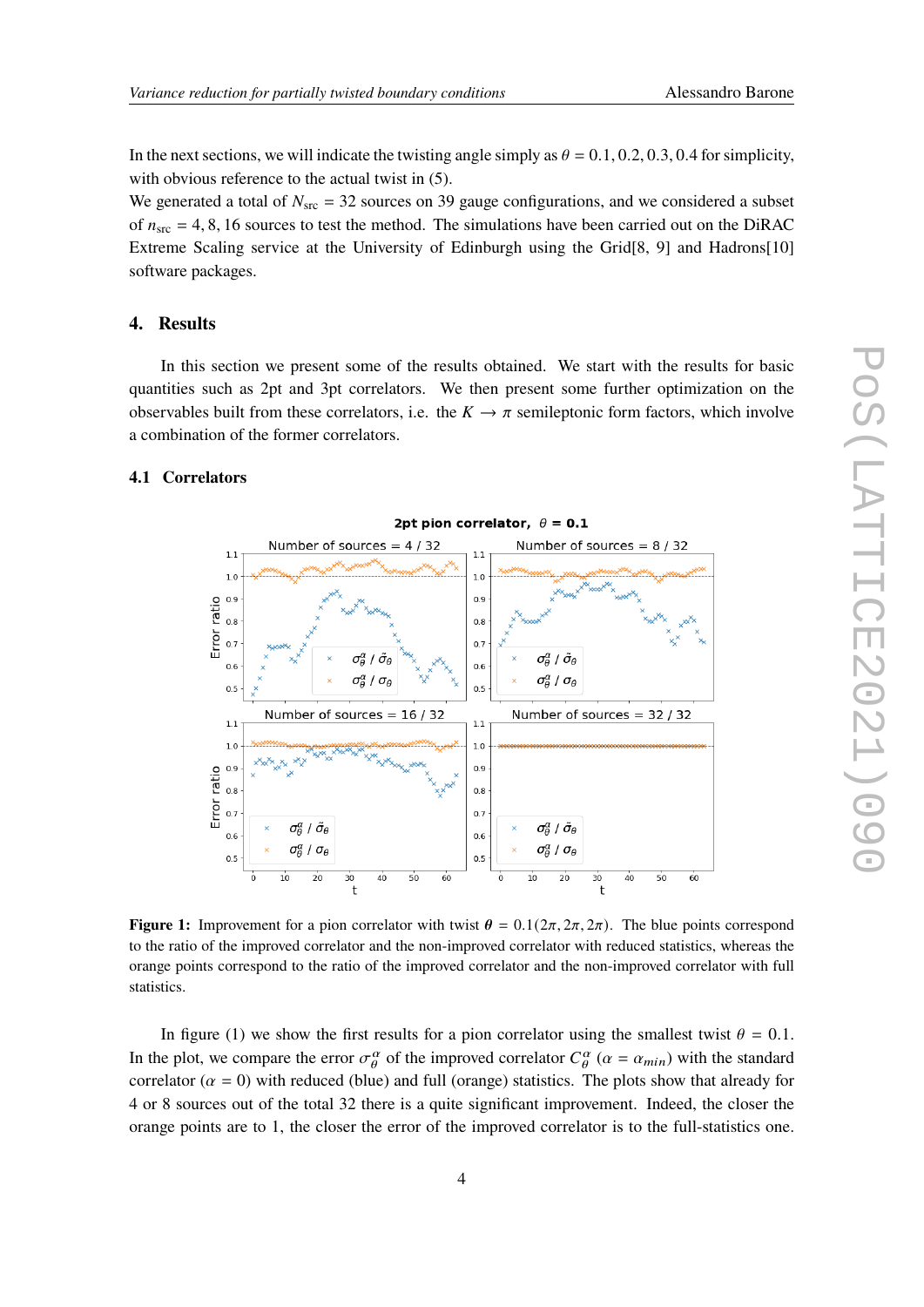The blue crosses keep track of how much better we do with respect to the case  $\alpha = 0$  at reduced number of sources. In short, the method is successful as long as the blue dots move towards 0 and the orange dots move towards 1 (or lower). Looking at figure [\(1\)](#page-3-0), a good compromise would be the case with 8 sources: at 1/4 of the total computational cost we manage to get an error which is only few percent worse than the one with full statistic, but around 20% better than what we would get without improving the correlator in the range where the ground-state dominance starts setting in.

<span id="page-4-0"></span>

**Figure 2:** Relative error ratio  $\tilde{\sigma}_{rel}/\sigma_{rel}$  as a function of the number of sources for improved (orange dots) and not improved (blue crosses) correlators.

Let us now take a look at the physical quantities one can extract from this correlator, namely mass and amplitude. We fit the correlator using the ansatz

<span id="page-4-1"></span>
$$
C_{\pi}(t) = 2A e^{-E\frac{T}{2}} \cosh\left[E\left(\frac{T}{2} - t\right)\right].
$$
 (7)

The results are shown in figure [\(2\)](#page-4-0). There, the vertical axis represents the ratio of the relative errors  $\tilde{\sigma}_{rel}/\sigma_{rel}$  obtained from the fits as a function of the number of sources on the horizontal axis. The blue crosses correspond to the non-improved correlators, whereas the orange dots correspond to the improved correlator with  $\alpha$  tuned. The plots show that our new correlator [\(2\)](#page-1-0) performs better than the non-improved one, as the values of the orange points are almost always smaller than the blue crosses. However, one could argue that in some cases the value with a reduced number of sources is already good enough even with  $\alpha = 0$ . While this is true, it is also true that this is not known a priori; in every case, the improved correlators give better results regardless, and it is then preferred to the non-improved one.

For what concerns larger twists, we observed that the improvement  $\sigma_\theta^\alpha/\sigma_\theta$  is controlled by the correlation Corr $[\tilde{C}_0, \tilde{C}_\theta]$  between twisted and untwisted correlators, as shown in figure [\(3\)](#page-5-0). The smaller the twist, the higher the correlation and the better is the improvement  $\sigma_\theta^{\alpha}/\sigma_\theta$ . The points in the plot are taken from the range  $t \in [2, 18]$ , which covers the range where one would perform fits. This observation, in principle, could provide a guidance to estimate the possible gain a priori and could therefore help to plan the computational setup. We see a similar behaviour also in the case of 3pt functions.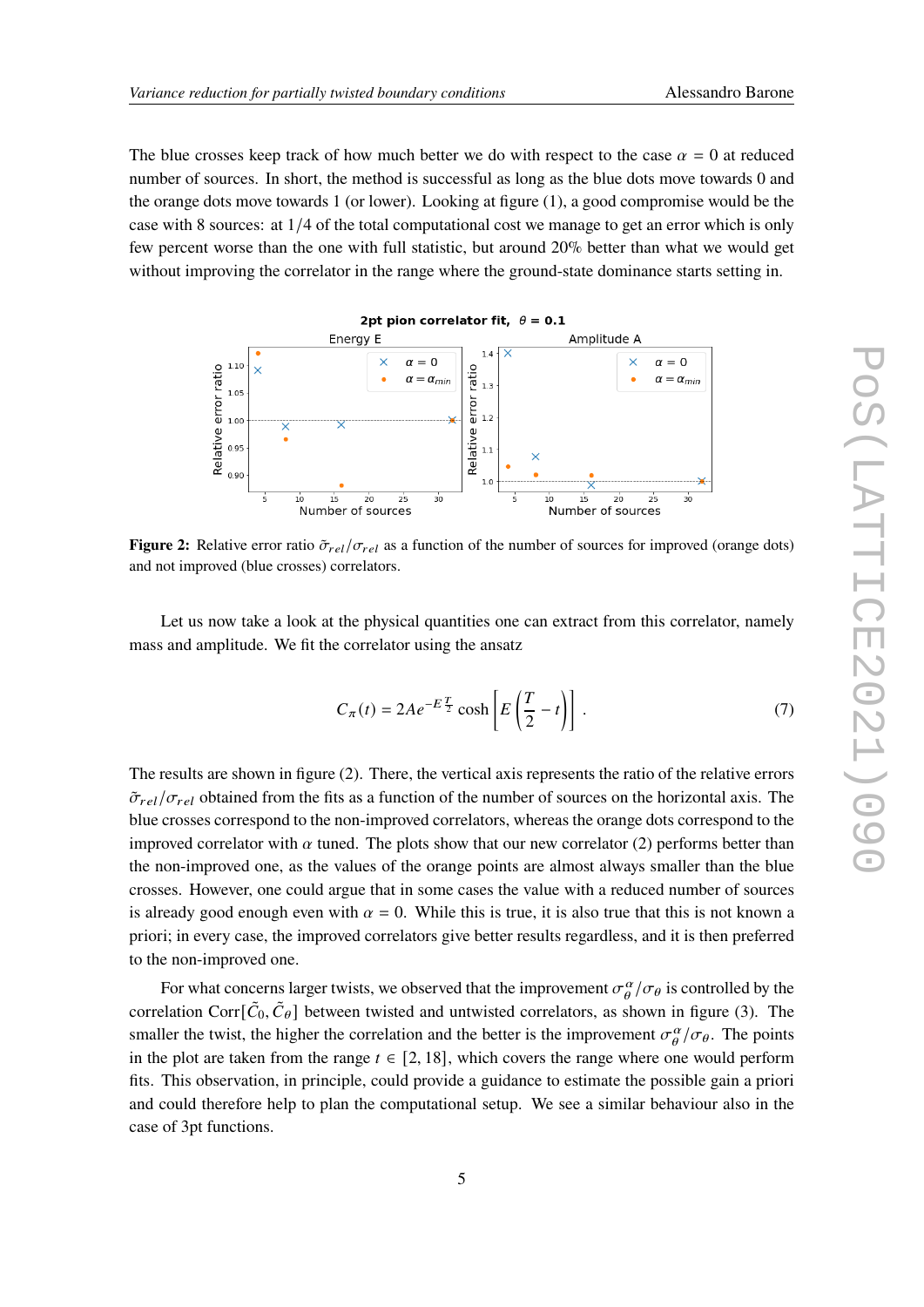<span id="page-5-0"></span>

**Figure 3:** Improvement  $\sigma_\theta^{\alpha}/\sigma_\theta$  as a function of the correlation Corr $[\tilde{C}_0, \tilde{C}_0]$  for every twists.

#### **4.2 Form factors**

We now present some results on the  $K \to \pi$  form factors  $f_+(q^2)$  and  $f_-(q^2)$  defined in terms of the hadronic matrix elements

$$
M_{\mu} = \langle \pi(p_{\pi}) | V_{\mu}^{R} | K(p_{K}) \rangle = f_{+}(q^{2})(p_{K} + p_{\pi})_{\mu} + f_{-}(q^{2})(p_{K} - p_{\pi})_{\mu}, \qquad (8)
$$

where  $V_{\mu}^{R} = Z_{V}V_{\mu}$  is the renormalised vector current with  $Z_{V}$  computed from the  $\pi \to \pi$  vector form factor at  $q^2 = 0$  as, e.g., in [\[11\]](#page-10-4). We can extract the matrix element from the Euclidean time dependence of 2pt correlators  $C_K(t)$ ,  $C_{\pi}(t)$  and 3pt correlators  $C_{\mu,K,\pi}(t)$ ,  $C_{\mu,\pi K}(t)$  as

$$
M_{\mu}^{\ t_{\pi} \gg t \gg t_K} 4Z_V \sqrt{E_K E_{\pi}} \sqrt{\frac{C_{\mu, K \pi}(t) C_{\mu, \pi K}(t)}{C_K(t) C_{\pi}(t)}},\tag{9}
$$

and we can then express the form factors as

<span id="page-5-1"></span>
$$
\begin{cases}\nf_{+}(q^{2}) = \frac{1}{2E_{K}} \left( M_{0} + \frac{E_{K} - E_{\pi}}{p_{\pi}} M_{s} \right), \\
f_{-}(q^{2}) = \frac{1}{2E_{K}} \left( M_{0} - \frac{E_{K} + E_{\pi}}{p_{\pi}} M_{s} \right),\n\end{cases}
$$
\n(10)

where  $M_s$  is the average over the 3 spatial matrix elements  $M_i$ ,  $i = 1, 2, 3$ . We recall that the twist is applied on the light quark in  $C_{\pi}(t)$  and in the 3pt correlators, but not in  $C_K(t)$ . We then consider each correlator as a function of a different  $\alpha_i$ 

$$
M_{\mu}(\alpha_1, \alpha_2, \alpha_3) \propto \sqrt{\frac{C_{\mu, K\pi}^{\alpha_1}(t) C_{\mu, \pi K}^{\alpha_2}(t)}{C_K(t) C_{\pi}^{\alpha_3}(t)}},
$$
\n(11)

such that the error  $\sigma_f^{\alpha}$  of the form factor is a function of  $\alpha = (\alpha_1, \alpha_2, ..., \alpha_n)$ , i.e.  $\sigma_f^{\alpha} = \sigma_f(\alpha)$ . The values of  $\alpha$  are then determined by minimizing numerically the error  $\sigma_f(\alpha)$ , i.e. by imposing  $\nabla_{\alpha} \sigma_f(\alpha) = 0$ . In particular, since the denominator of  $M_{\mu}$  is always the same and the numerator is always different for every values of  $\mu$ , we have in total 9 parameters  $\alpha_i$ . We will refer to this  $\alpha$  as the *optimized*  $\alpha$  (indicated as  $\alpha_{opt}$  in the plots), as opposed to the analytical value  $\alpha_{min}$  in [\(3\)](#page-2-1).

In figure [\(4\)](#page-6-0) we show the results for the  $f_+(q^2)$  and  $f_-(q^2)$   $K \to \pi$  form factors. In the top left corner, we show the time dependence of the form factors [\(10\)](#page-5-1) between source and sink. In the main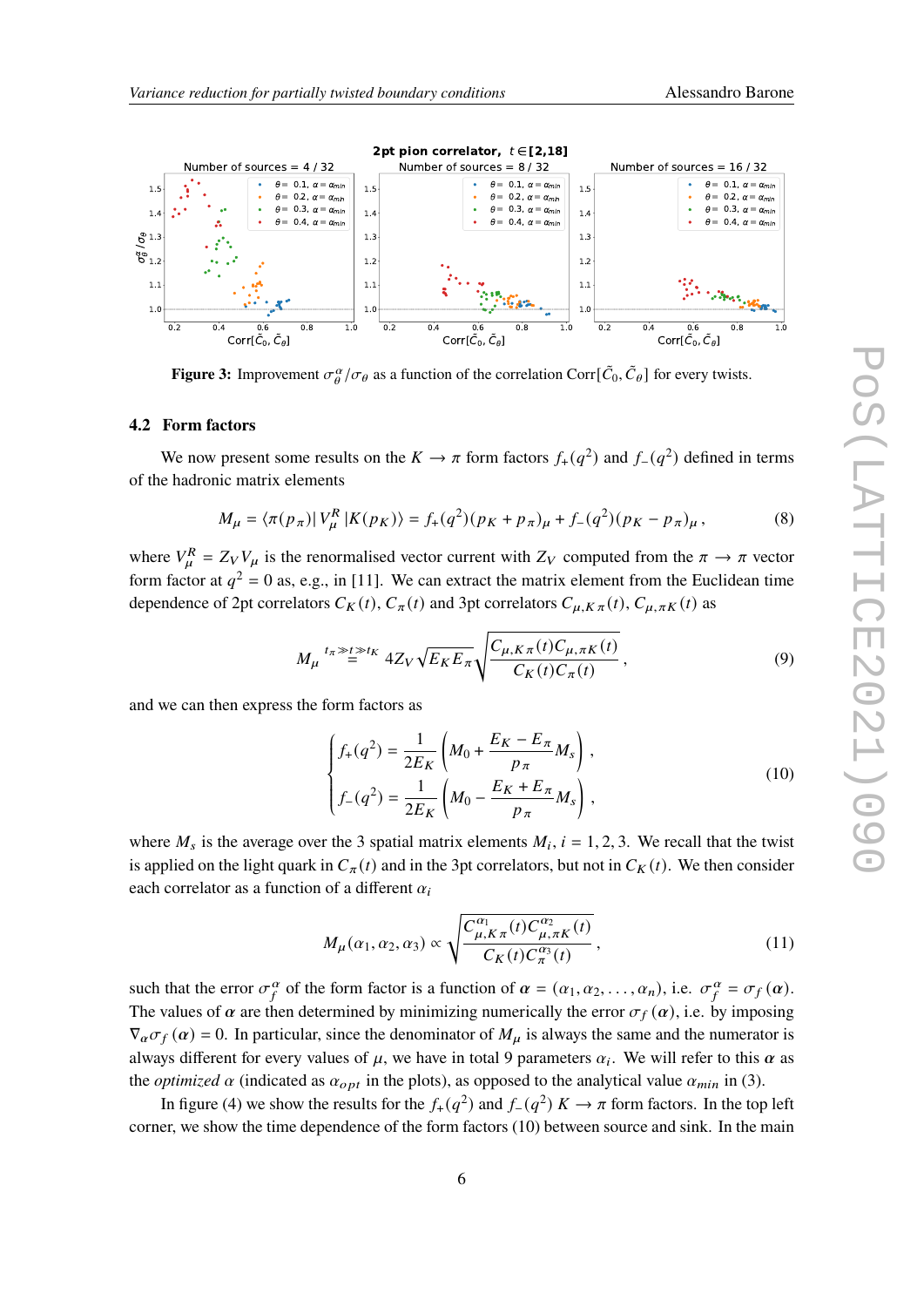<span id="page-6-0"></span>

**Figure 4:** Form factor  $f_{+}$  and  $f_{-}$  in the range  $t \in [7, 10]$ , where the fit is performed. The tables on the right show the ratio between the error with reduced and full statistics (central column) and the ratio with the optimized technique and the full statistics (right column).

plot, we zoom on the subset of points we are using for the final fits. From the plot, it is evident that the optimization technique is successful. The numbers are reported in the table on the right: for every time slice, the central column correspond to the ratio  $\tilde{\sigma}_{\theta}/\sigma_{\theta}$  and it is compared to the new ratio  $\sigma_{\theta}^{\alpha_{opt}}$  $\frac{\alpha_{opt}}{\theta}/\sigma_{\theta}$ . We can clearly see that already with 8 sources out of 32 we get a smaller error than the one with full statistics. In other words, we can achieve a better result at only 1/4 of the computational cost, similarly to what happened with the bare correlators.

We finally show in figure [\(5\)](#page-7-0) the values of  $f_{+}$  and  $f_{-}$  obtained from the fit to a constant. In the top plots, we show the values of the form factors as a function of the number of sources, whereas in the bottom plots we report the ratio between relative errors, corresponding to  $\tilde{\sigma}_{rel}/\sigma_{rel}$  (blue points) and  $\sigma_{rel}^{\alpha_{opt}}/\sigma_{rel}$  (orange points). Again, the plots show that our technique allows us to do better even than the full statistics case for at least 1/4 of the total number of sources.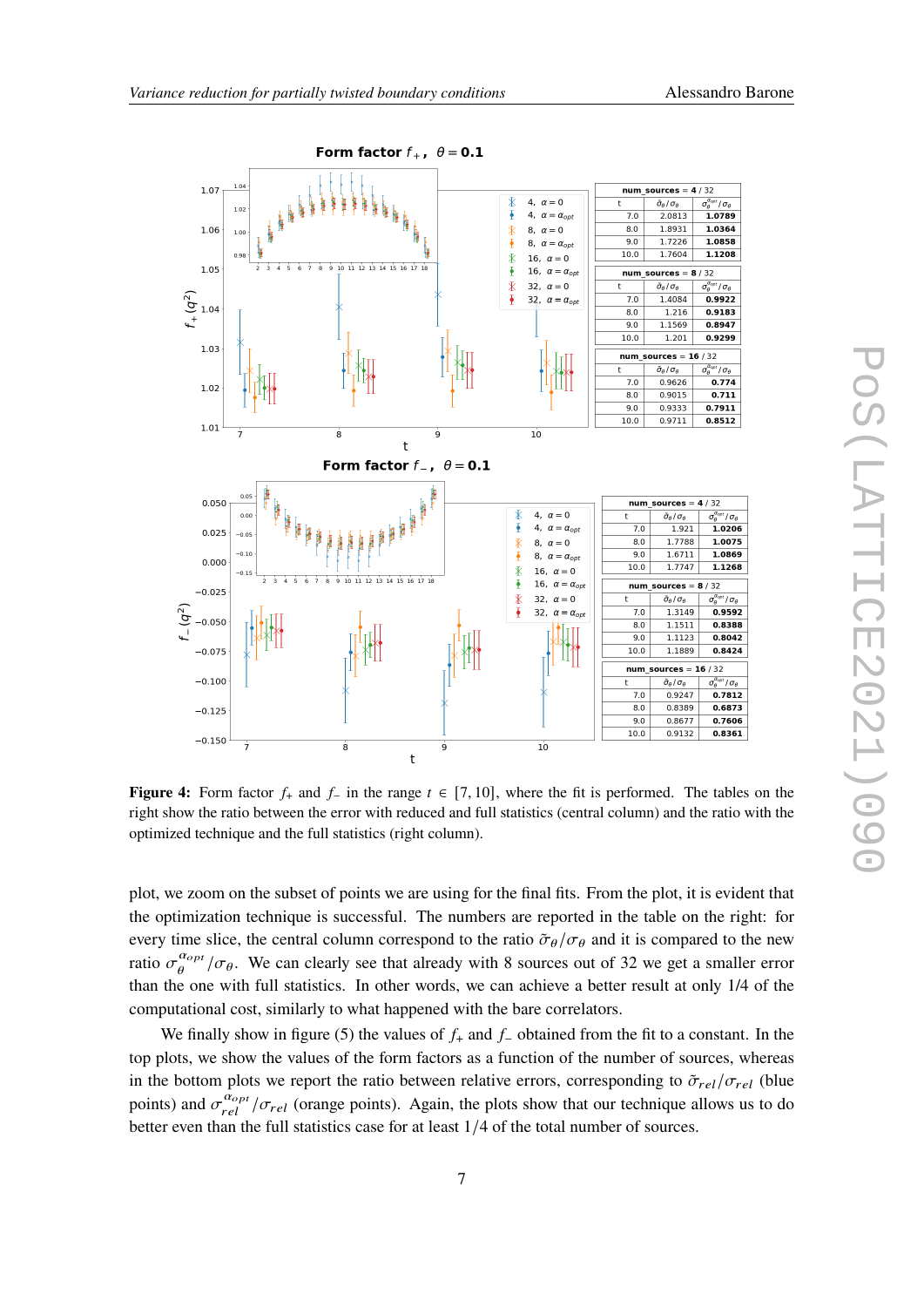<span id="page-7-0"></span>

**Figure 5:** Form factor  $f_+$  and  $f_-$  fit in the range  $t \in [7, 10]$ .

#### **5. P**±**A boundary condition**

We applied the very same technique also in a different condition, namely the case with Periodic  $\pm$  Antiperiodic boundary conditions [\[12\]](#page-10-5) in time direction. Given a field  $\phi(t)$  with period T, we can choose Periodic boundary conditions (P) or Antiperiodic boundary conditions (A) in time direction. For the corresponding fields the following relations will hold

$$
\phi_P(t+T) = \phi_P(t), \quad \phi_A(t+T) = -\phi_A(t).
$$

We can then combine these two fields into  $\phi(t)_{P\pm A} = \phi_P(t) \pm \phi_A(t)$ : both choices of boundary conditions have the effect of doubling the period of the field and have thus the advantage of eliminating the effect of the around-the-world contributions arising from the finite-volume formulation. In figure [\(6\)](#page-8-0) the correlators with Antiperiodic (A) and Periodic+Antiperiodic (P+A) boundary conditions are shown together: we can clearly see that the period of  $(P+A)$  is different and that in this case the around-the-world effects are subtracted. On the right, we plot the relative difference between the two correlators: this shows where the around-the-world effects become significant, which is around  $t/a = 25.$ 

Coming now to the new variance reduction technique, we build a new correlator as in [\(2\)](#page-1-0)

$$
C_{P\pm A}^{\alpha}(t) = \tilde{C}_{P\pm A}(t) + \alpha(t)\big(\tilde{C}_{P/A}(t) - C_{P/A}(t)\big),\tag{12}
$$

where in this case we could use either the Periodic (P) or the Antiperiodic (A) as the full statistics correlator. We will mainly consider  $C_{P+A}^{\alpha}(t)$  improved with the Antiperiodic case (A).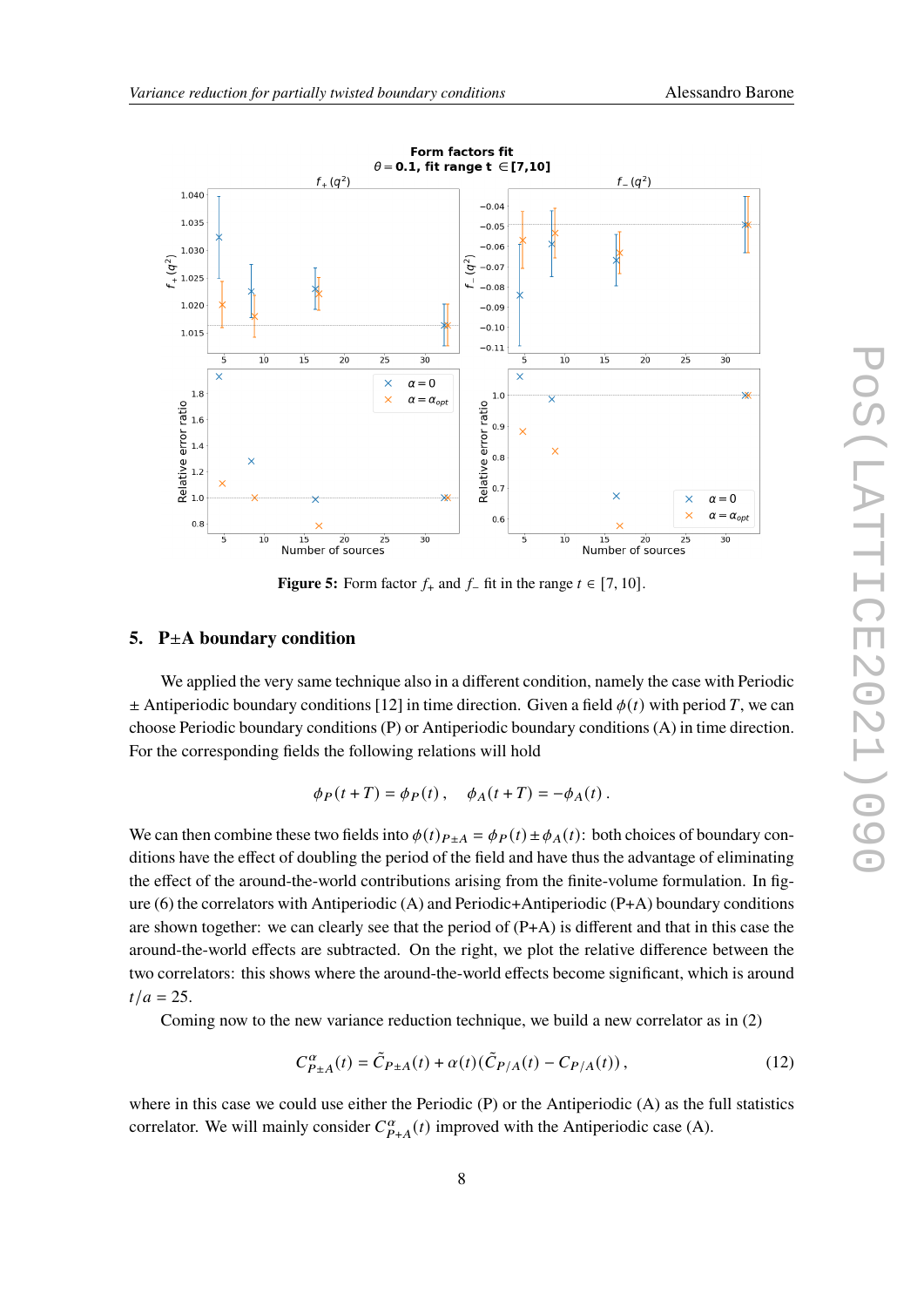<span id="page-8-0"></span>

**Figure 6:** Comparison between correlators with Antiperiodic boundary conditions (A) and Periodic+Antiperiodic (P+A) boundary conditions. On the left, the two correlators are plotted together: (P+A) has period 2T, so only half of it appears. On the right, the relative difference between the two is shown.

<span id="page-8-1"></span>

**Figure 7:** Improvement of the new correlator compared with the reduced statistics correlator (on the right). Relative error ratio of the fit results as a function of the number of sources (on the left).

In figure [\(7\)](#page-8-1) we show the results obtained on a 2pt pion correlator with 4 sources out of a total of 16, in analogy with what we did for the twisted case. On the left, the plot shows that the ratio  $\sigma^{\alpha}/\sigma$  built from the improved correlator is much smaller than the ratio  $\tilde{\sigma}/\sigma$ . The fit on the right is performed using the ansatz [\(7\)](#page-4-1), and it shows that the new correlator gives the same results as the full statistics correlator for every number of sources. This is not surprising, as the fit range lies typically in the first half of the lattice, where the (A) correlator and (P+A) correlator are almost the same, as shown in figure [\(6\)](#page-8-0). Overall, even with these boundary conditions we obtain similar results as in the twisted case.

#### **6. Summary and outlook**

We have shown in this work that it is possible to obtain precise twisted correlators at a reduced computational cost, starting from the knowledge of the full untwisted correlator. In particular, we have shown that we can define a new twisted correlator [\(2\)](#page-1-0) using a reduced number of sources for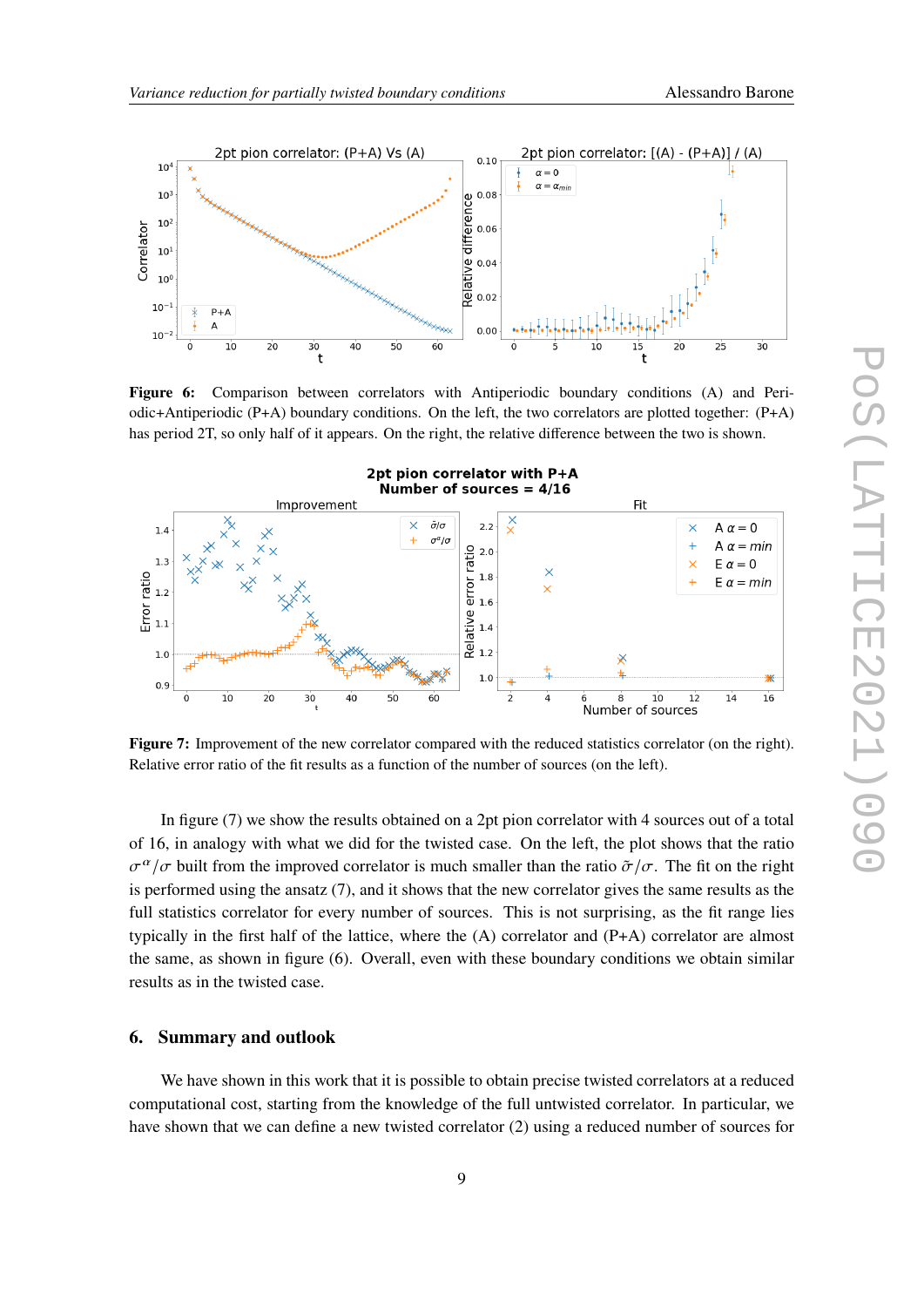the twisted case and exploiting the untwisted correlator; a parameter  $\alpha$ , determined analytically, is also introduced to minimize the error. The method works well for small twist angles, with a computational cost roughly equal to 1/4 of the total one; the improvement is controlled by the correlation between the untwisted and twisted correlators. A similar analysis can be performed also for the Periodic±Antiperiodic boundary conditions case.

For generic observables, such as the form factors, we can apply the same strategy by tuning a larger number of parameters  $\alpha_i$ , which can be determined numerically. Even in this case, the technique is giving very promising results, indicating again that we can achieve high precision results at 1/4 of the total cost.

To complete the analysis, one also needs to take into account possible biases introduced in the new correlators. For the level of statistical errors obtained here, the results seem to suggest that the new constructed correlator leads to unbiased central values, but a complete analytical understanding of the process is required. Also, the Periodic±Antiperiodic case needs to be tested for physical calculations, for example the  $K - \pi$  scattering [\[13\]](#page-10-6), where the control of around-the-world effects plays a crucial role.

#### **Acknowledgments**

We thank our RBC and UKOCD collaborators for helpful discussions and suggestions. This work used the DiRAC Extreme Scaling service at the University of Edinburgh, operated by the Edinburgh Parallel Computing Centre on behalf of the STFC DiRAC HPC Facility (www.dirac.ac.uk). This equipment was funded by BEIS capital funding via STFC capital grant ST/R00238X/1 and STFC DiRAC Operations grant ST/R001006/1. DiRAC is part of the National e-Infrastructure. A.J. is supported by STFC grant ST/T000775/1. A.B. is supported by the Mayflower scholarship in the School of Physics and Astronomy of the University of Southampton.

### **References**

- <span id="page-9-0"></span>[1] C. T. Sachrajda and G. Villadoro, Phys. Lett. B **609** (2005), 73-85 doi:10.1016/j.physletb.2005.01.033 [arXiv:hep-lat/0411033 [hep-lat]].
- <span id="page-9-1"></span>[2] G. M. de Divitiis, R. Petronzio and N. Tantalo, Phys. Lett. B **595** (2004), 408-413 doi:10.1016/j.physletb.2004.06.035 [arXiv:hep-lat/0405002 [hep-lat]].
- <span id="page-9-2"></span>[3] J. Flynn, A. Jüttner and C. Sachrajda, Phys. Lett. B **632** (2006), 313-318 doi:10.1016/j.physletb.2005.10.042 [arXiv:hep-lat/0506016 [hep-lat]].
- <span id="page-9-3"></span>[4] J. Flynn, A. Jüttner, C. Sachrajda and G. Villadoro, PoS **LAT2005** (2006), 352 doi:10.22323/1.020.0352 [arXiv:hep-lat/0509093 [hep-lat]].
- <span id="page-9-4"></span>[5] C. Allton *et al.* [RBC-UKQCD], Phys. Rev. D **78** (2008), 114509 doi:10.1103/PhysRevD.78.114509 [arXiv:0804.0473 [hep-lat]].
- <span id="page-9-5"></span>[6] J. M. Flynn, A. Jüttner, C. T. Sachrajda, P. A. Boyle and J. M. Zanotti, JHEP **05** (2007), 016 doi:10.1088/1126-6708/2007/05/016 [arXiv:hep-lat/0703005 [hep-lat]].